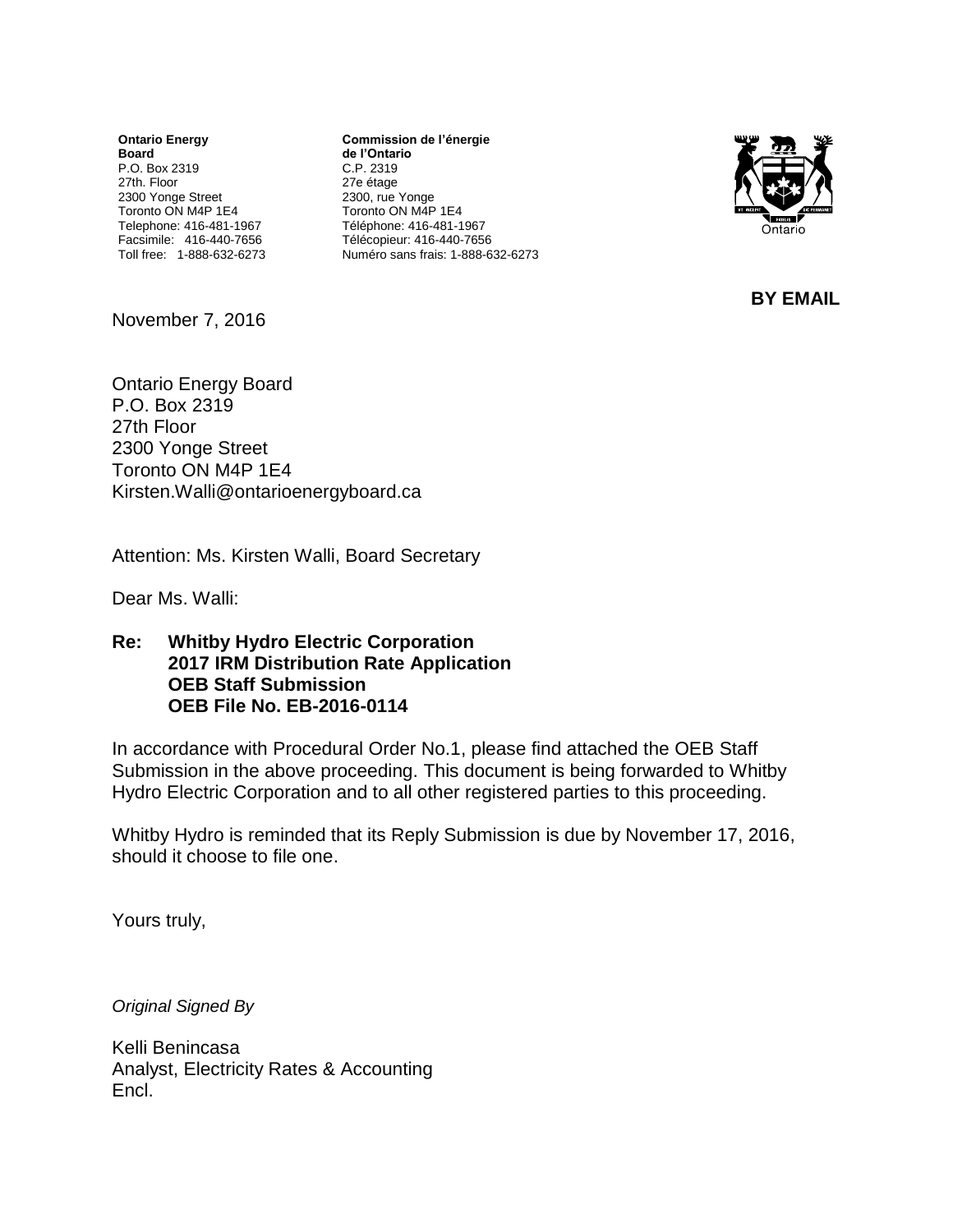

# **ONTARIO ENERGY BOARD**

# **STAFF SUBMISSION**

# 2017 ELECTRICITY DISTRIBUTION RATES

Whitby Hydro Electric Corporation

EB-2016-0114

**November 7, 2016**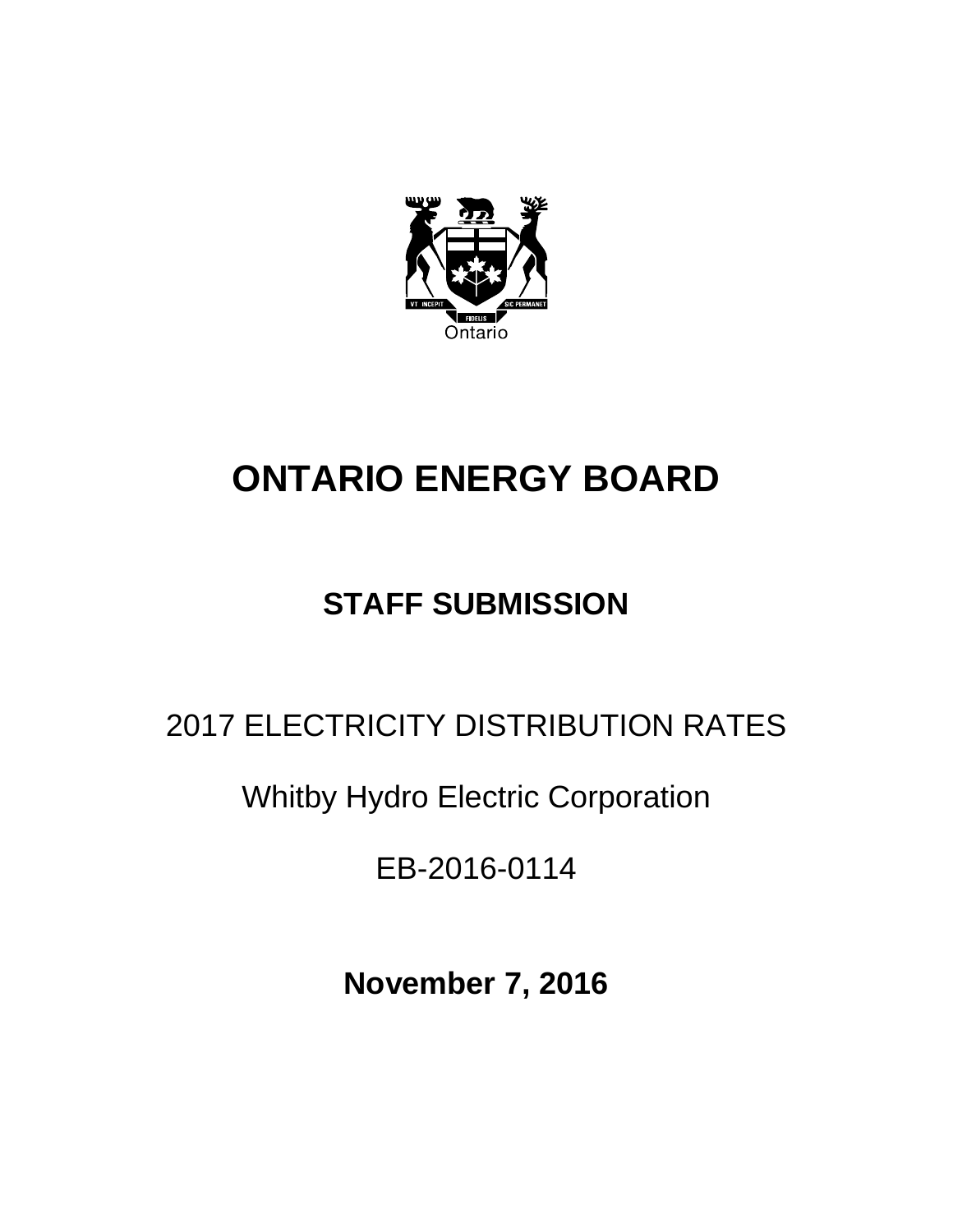#### **OEB Staff Submission Whitby Hydro Electric Corporation 2017 IRM Rate Application EB-2016-0114**

## **Introduction**

Whitby Hydro Electric Corporation (Whitby Hydro) filed an application with the Ontario Energy Board (OEB) on August 15, 2016 under section 78 of the *Ontario Energy Board Act*, seeking approval for changes to the rates that Whitby Hydro charges for electricity distribution, effective January 1, 2017.

The purpose of this document is to provide the OEB with the submissions of OEB staff based on its review of the evidence submitted by Whitby Hydro.

#### Retail Transmission Service Rates

OEB staff has no concerns with the data supporting the updated Retail Transmission Service Rates proposed by Whitby Power. Pursuant to the OEB's Guideline G-2008- 0001, OEB staff notes that OEB staff will update the applicable data at the time of the OEB's Decision on the Application based on the Uniform Transmission Rates in place at that time.

#### Tax-Savings

In its Manager's Summary, Whitby Hydro noted that the calculated volumetric rate riders from the Tax-Savings Workform indicate amounts with low levels of materiality for several of the customer classes. Whitby Hydro requested that it be allowed to record the total amount to be refunded in Account 1595 to be disposed in a future rate application, when sufficient balances have accumulated to ensure that the intended disposition results are achieved. Whitby Hydro also noted that when the dollar amount of the disposition by customer class is converted to a rate rider, the result produces differences between the calculated disposition and the intended tax savings due to rounding of the rates. Whitby Hydro provided the following table: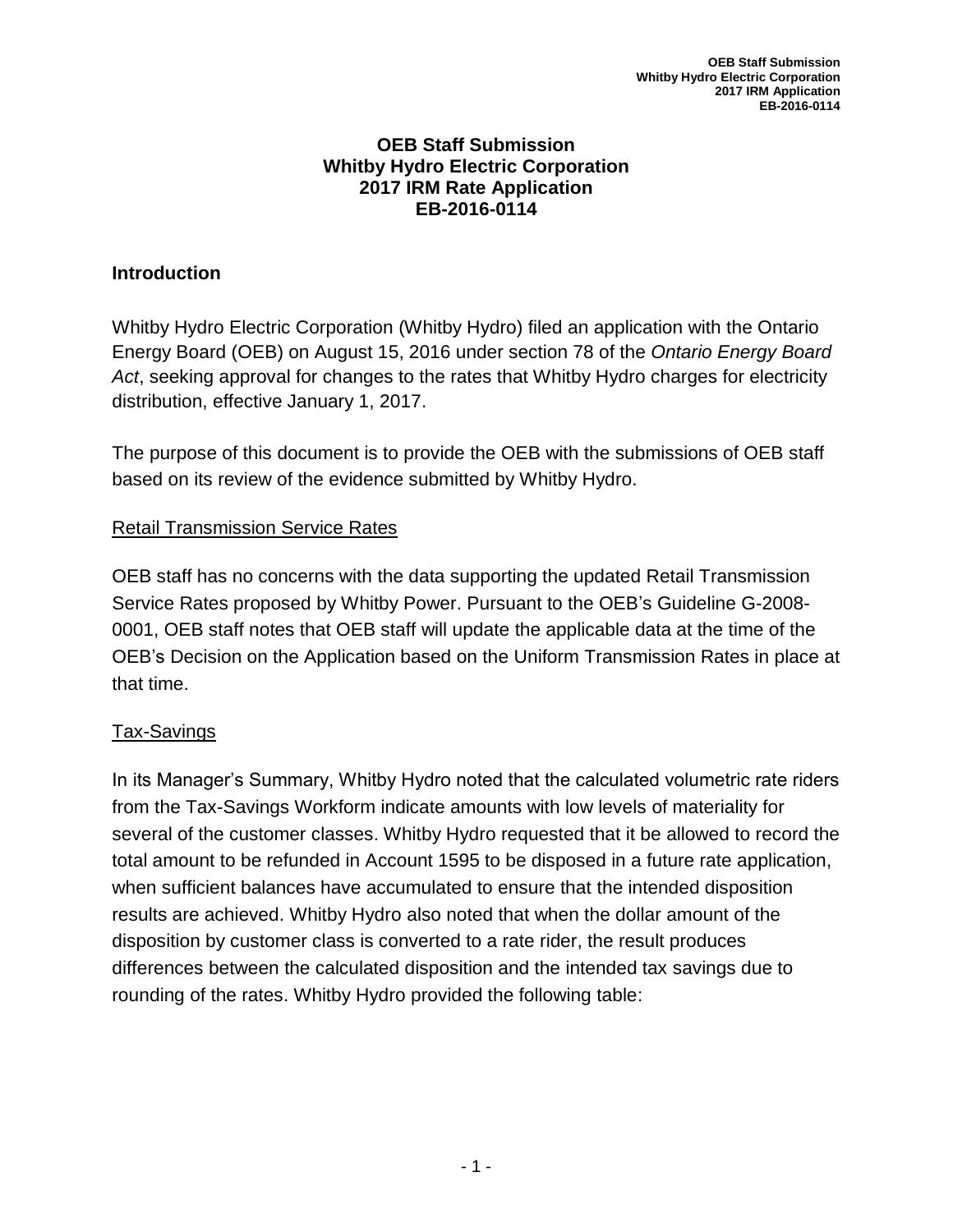|              | <b>Billed kWh</b><br>(A) | <b>Billed</b><br>$KW$ (B) | #<br>Customers<br>(C) | <b>Tax Chg</b><br>Rate<br><b>Rider per</b><br>kWh/kW/<br><b>Custome</b><br>r(D) | <b>Calculated</b><br>Amount<br>$(E=D^*(A, B \text{ or }$<br>$C$ ) as<br>applicable) | <b>Total Z</b><br><b>Factor</b><br>Change\$ by<br><b>Rate Class</b><br>$(\mathsf{F})^*$ | Diff <sup>\$</sup><br>$(G=E \cdot F)$ | Diff%<br>(G/F) |
|--------------|--------------------------|---------------------------|-----------------------|---------------------------------------------------------------------------------|-------------------------------------------------------------------------------------|-----------------------------------------------------------------------------------------|---------------------------------------|----------------|
| Residential  | 358,809,051              |                           | 39,251                | (\$0.0700)                                                                      | (\$32,971)                                                                          | $-32,012$                                                                               | (\$958)                               | 3%             |
| GS<50 kW     | 86,010,023               |                           |                       | (\$0.0001)                                                                      | (\$8,601)                                                                           | $-4,864$                                                                                | (\$3,737)                             | 77%            |
| GS>50 kW     | 405,044,147              | 950.510                   |                       | (\$0.0128)                                                                      | (\$12,167)                                                                          | $-12,175$                                                                               | \$9                                   | 0%             |
| <b>USL</b>   | 1,765,346                |                           |                       | (\$0.0002)                                                                      | (\$353)                                                                             | $-302$                                                                                  | (\$51)                                | 17%            |
| Sent. Lights | 33,877                   | 95                        |                       | (\$0.0835)                                                                      | $(\$8)$                                                                             | $-8$                                                                                    | $(\$0)$                               | 0%             |
| Streetlights | 8,871,207                | 23,991                    |                       | (\$0.0338)                                                                      | (S811)                                                                              | $-812$                                                                                  | \$1                                   | 0%             |
|              | 860,533,651              | 974,596                   |                       |                                                                                 | (\$54.910)                                                                          | (\$50.174)                                                                              | (\$4.736)                             | 9%             |

2017 Tax Sharing - Analysis of Tax Sharing to Distribute vs Projected Savings Generated By Rate Riders

OEB staff notes that Whitby Hydro completed the Tax-Savings Workform with the correct rates which reflects the Revenue Requirement Work Form from the OEB's last cost of service decision in EB-2009-0274. While the difference that concerns Whitby Hydro appears to be immaterial, OEB staff notes that Whitby Hydro's proposal to record the Tax Savings amount of \$50,174 in Account 1595 for future disposition is consistent with prior IRM decisions for Whitby Hydro. The alternative is for the OEB to dispose of the tax savings amount using the calculated rate riders (with no true up as is the normal practice) given the immaterial difference between the disposed quantum and the forecast recovery amounts.

## Deferral and Variance Account Disposition

Whitby Hydro completed the Deferral and Variance Account continuity schedule included in the 2017 IRM Rate Generator Model at Tab 3 for its Group 1 Deferral and Variance Accounts for Whitby Hydro's total Group 1 Deferral and Variance Account balances amount to a credit of \$631,455. Based on the threshold test calculation, the Group 1 Deferral and Variance Account balances equate to a credit of \$0.0007 per kWh which does not exceed the pre-set disposition threshold, and as such, Whitby Hydro did not request disposition of these accounts.

However, Whitby Hydro did request the debit balance of \$56,136 related to Global Adjustment (GA) for two new Class A customers that transitioned from Class B on July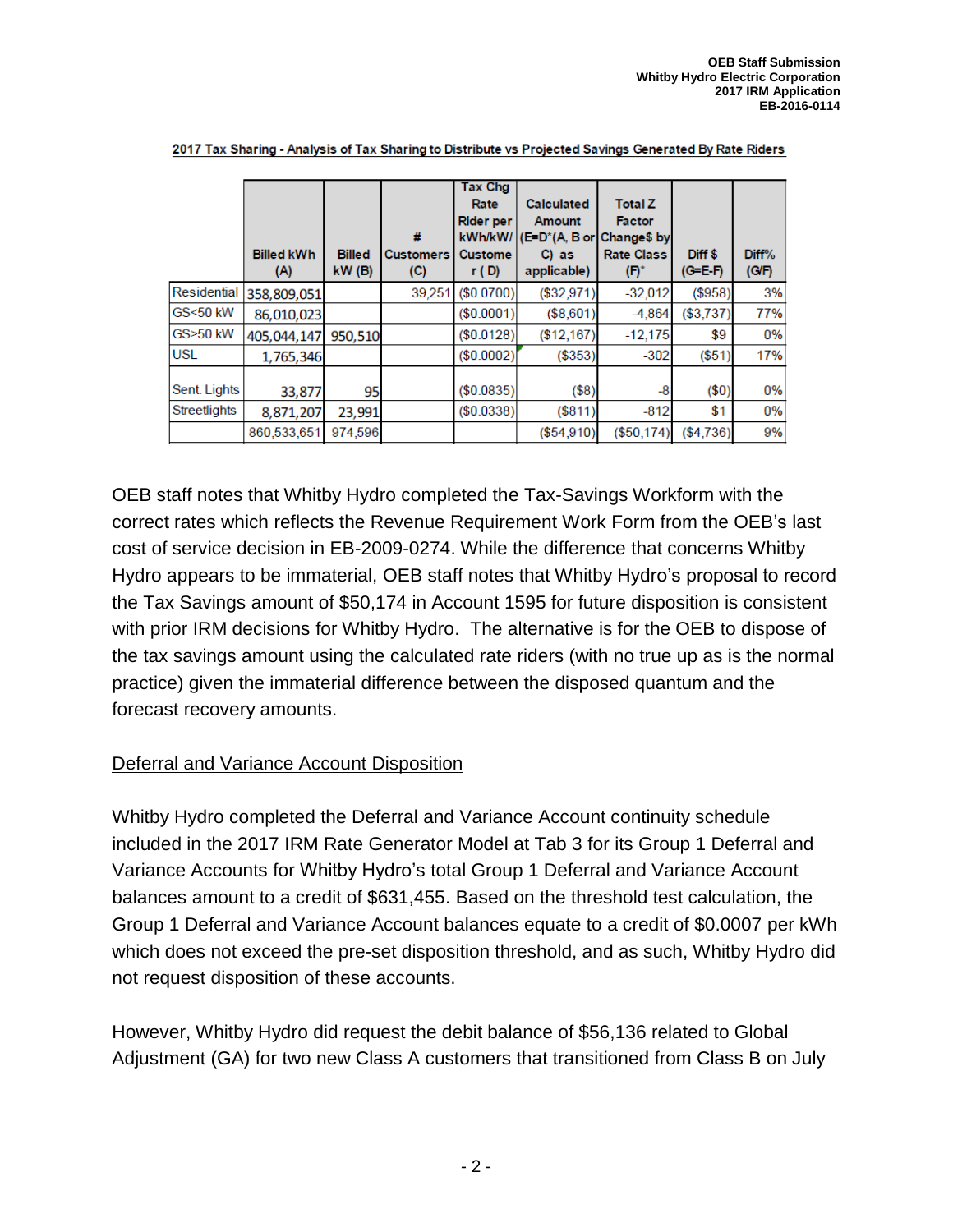1, 2015 be disposed in this application. Whitby Hydro stated the following reasons in their Managers Summary:

- Unlike the Total Group 1 variance balance, these amounts specifically relate to a small number of customers. As a result, it is imperative that the disposition be considered separately from other calculations and thresholds that are set to trigger the disposition requirements of the Total Group 1 variance balances which are spread out over a large customer base.
- The amount represents approximately 7.8% of the total GA variance amount for 2015. In Whitby Hydro's opinion, this amount is considered significant for the two customers it affects.
- It is reasonable that any customer who transitions to Class A in 2015 should expect to have any customer specific financial implications related to a period prior to their transition identified and addressed in a timely manner. Given that the GA variance amount relates to January – June 2015 timeframe, Whitby Hydro feels it is not reasonable to delay the financial impact of the disposition beyond the 2017 rate year.

OEB staff reviewed Whitby Hydro's Group 1 Deferral and Variance Account balances and notes that the principal balances as of December 31, 2015 reconcile with the balances reported as part of the *Reporting and Record-keeping Requirements*. Whitby Hydro also used Tab 6.a. of the IRM rate generator model to calculate the GA amount that should be allocated to these two Class A, formerly Class B, customers. The Report of the Board on *Electricity Distributors' Deferral and Variance Account Review Report* (EDDVAR) provides that under the Price Cap IR or the Annual IR Index, the distributor's Group 1 audited account balances will be reviewed, and disposed if the pre-set disposition threshold of \$0.001 per kWh (debit or credit) is exceeded. Consistent with a letter from the OEB on July 25, 2014, distributors may elect to dispose of Group 1 account balances below the threshold. Although this is a slight departure from the EDDVAR report, OEB staff is in agreement with Whitby Hydro, that any customer who transitions to Class A should expect to have any customer specific financial implications related to a prior period to their transition identified and addressed in a timely manner, even when the Group 1 Deferral and Variance Account balances do not exceed the preset disposition threshold. Accordingly, OEB staff has no issue with Whitby Hydro's request to dispose of the GA amount to these two customers over 12 equal installments as requested.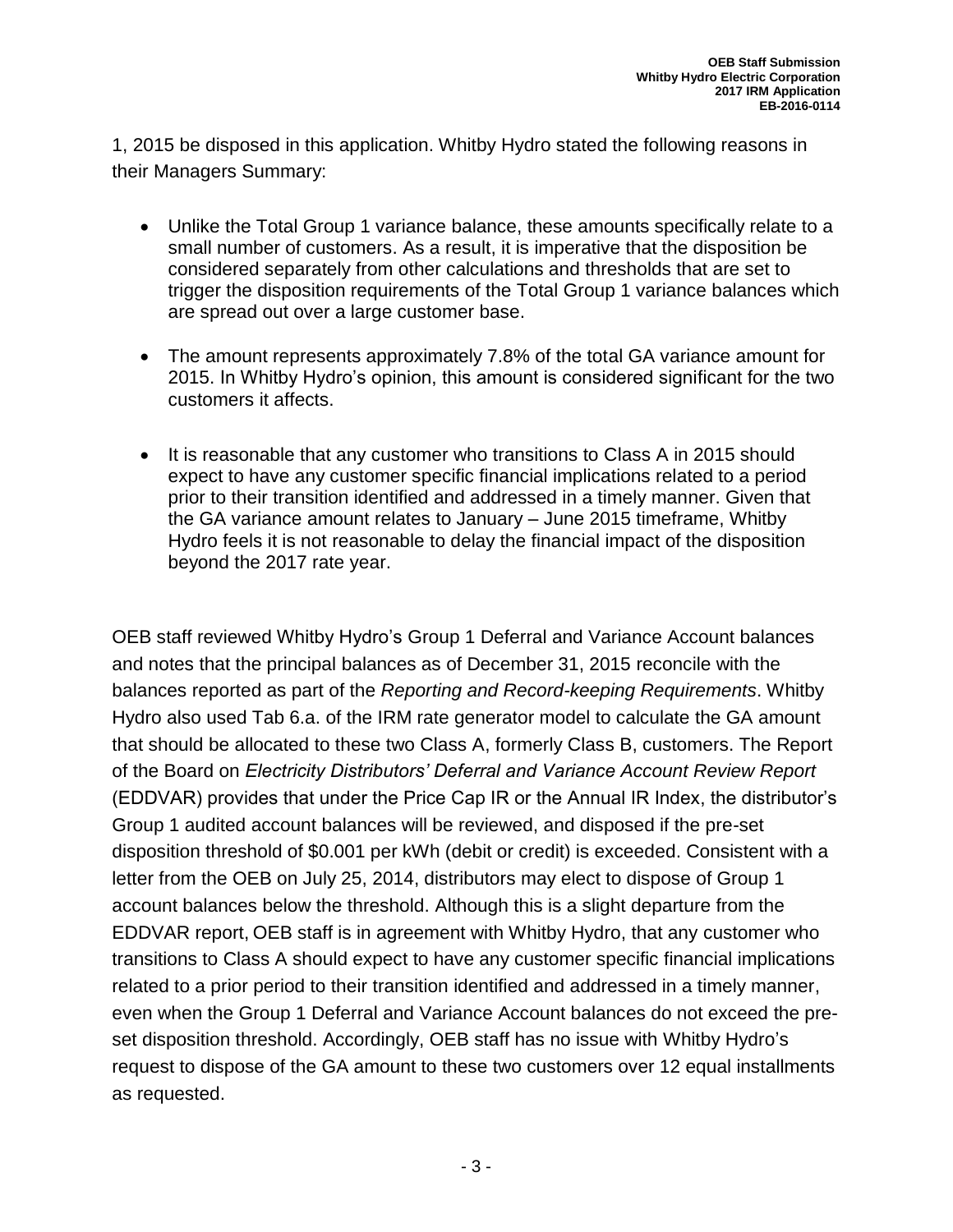## Disposition of Deferral and Variance Account 1576 Balance

Whitby Hydro made changes to its depreciation and capitalization policies effective January 1, 2013. It has recorded the financial difference arising from changes to its depreciation and capitalization policies in Account 1576 for 2015. As a result of asset componentization and the reassessment of the remaining useful lives of all its distribution assets, Whitby Hydro has recorded significantly lower depreciation expense for 2015.

Whitby Hydro disposed of its January 1, 2013 to December 31, 2014 1576 balance in its last IRM application on an interim basis so that the credit balance can begin to be refunded to customers on a timely basis. Whitby Hydro will continue to use Account 1576 until such time as a full disposition is approved during the next cost of service rate application. Whitby Hydro is currently scheduled to file its next cost of service for 2018 rates.

In the current application, Whitby Hydro is again seeking an interim disposition of Account 1576 to begin the return of funds to customers associated with new balances that have accumulated to December 31, 2015. The rate adder represents a return of \$1,285,347 to Whitby Hydro customers over a proposed 1 year period.

Unlike Whitby Hydro's proposal in its 2016 IRM application where Whitby Hydro proposed a sunset date on the 1576 rider, OEB staff asked Whitby Hydro in the interrogatory phase if they were willing to continue the rate adder that would be approved by the OEB in this proceeding for Account 1576 until Whitby Hydro's next rebasing, in order to make this process more efficient as PP&E differences will continue to be recorded in Account 1576 until Whitby Hydro's next rebasing. Any disposition of Account 1576 before rebasing will continue to be on an interim basis.

Whitby Hydro responded that after review of the information, Whitby Hydro advises that the amount of net transactions impacting the 1576 account is not expected to remain consistent over current and upcoming years. Whitby Hydro anticipates that there will be relatively significant fluctuations due to capital programs which differ from year to year and the amount of \$1,285,347 is not expected to be representative of future years. As a result, Whitby Hydro was unable to support an extension of the proposed rate rider beyond 2017 until Whitby Hydro's next rebasing. Whitby Hydro is however committed to